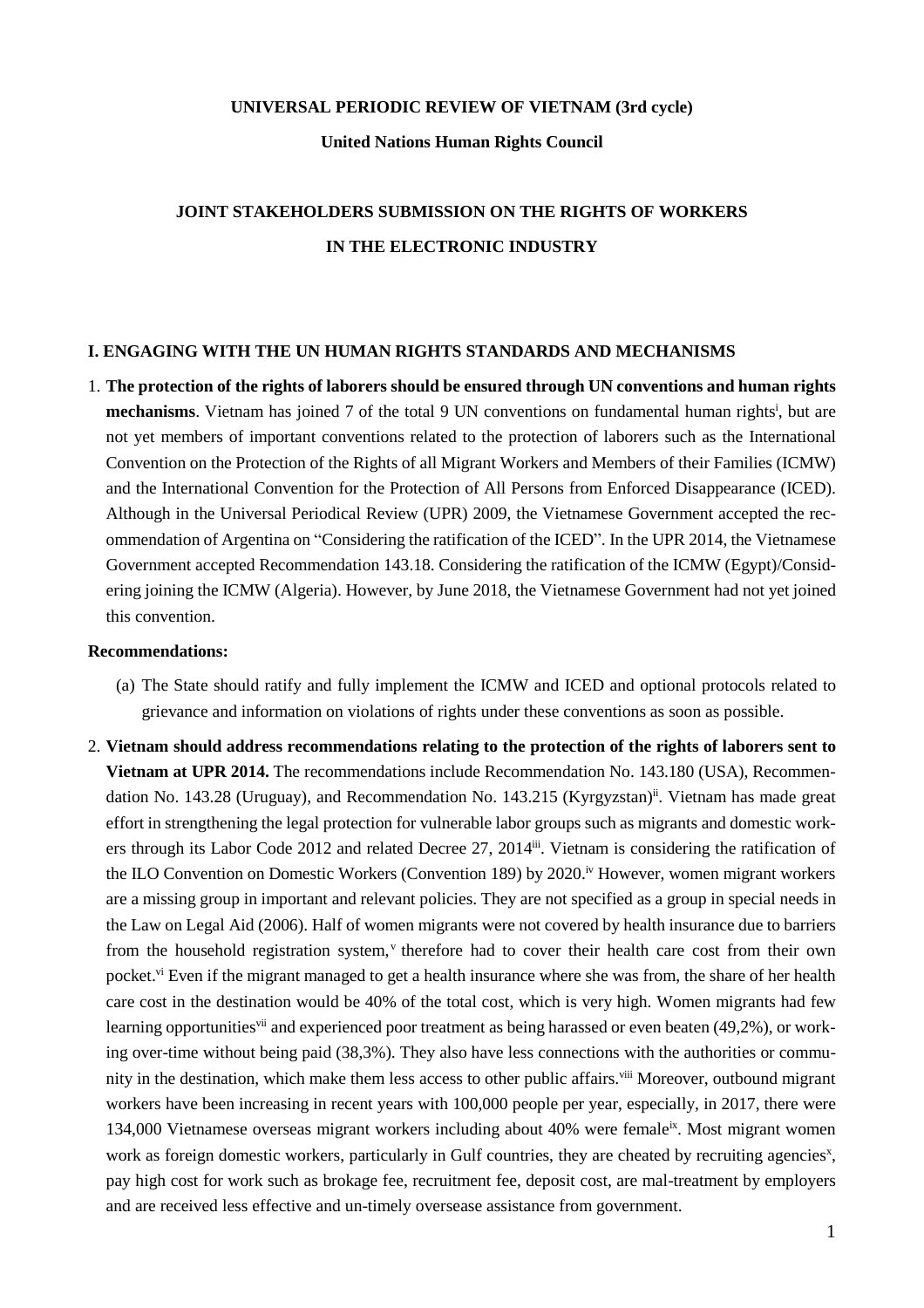#### **Recommendations:**

- (a) Vietnam should provide develop and implement specific policy measures to address the situation of migrant domestic workers, particularly women, especially in terms of social policies on health care and access to other social services.
- (b) Ratify ILO fundamental conventions relevant to Social Protection, including but not limited conventions C102 on Social Security (Minimum Standards), C118 on Equality of Treatment (Social Security), C157 on Maintenance of Social Security Rights to protect and fulfill rights to social security.
- (c) Immediately cooperate and work with governments of hosting countries to ensure the rights of Vietnamese migrant workers to be respected;
- (d) The Law on Legal Aid should be updated to include women migrant workers as a group in special need.
- (e) Household registration procedures should be updated to permit women migrants to obtain health insurance and the share of costs should be the same as for non-migrant workers.
- (f) Programs should be developed and implemented to monitor treatment of women migrant workers, including violence prevention and fair payment of wages.
- 3. **Vietnam should increase cooperation with UN special procedures and the Working Group on the UN Guiding Principles on Business and Human Rights and develop conflict of interest rules.** Although Vietnam has accepted the Recommendation on continued cooperation with the High Commissioner on Human Rights, convention committees and experts in the special procedures (Chad), it has not yet accepted permanent invitation or accepted all requests for visits sent to Vietnam from the special procedures. The UN Guiding Principles on Business and Human Rights are highly relevant to the electronics industry, but the Working Group has not visited the country.<sup>xi</sup> Finally, policies should be developed to prevent conflict of interest in government appointments and processes. Recently, South Korea nominated, Kim Do Hyun, a former Samsung mobile phone executive to serve as ambassador to Vietnam.<sup>xii</sup> Mr. Kim told Korean media that, "Ambassadors must serve from a corporate perspective."xiii

- (a) The State should make an open invitation with the special procedures to the United Nations to visit Vietnam and develop reports on their findings after meeting with representatives of government, UN agencies, industry, workers, and civil society organizations, among others. These include:
	- Special Rapporteur on the implications for human rights of the environmentally sound management and disposal of hazardous substances and wastes
	- Special Rapporteur on the environment
	- Special Rapporteur on the rights to freedom of peaceful assembly and of association
- (b) Vietnam should invite Members of the Working Group on the UN Guiding Principles on Business and Human Rights to conduct a review of the electronics industry in Vietnam and develop reports on their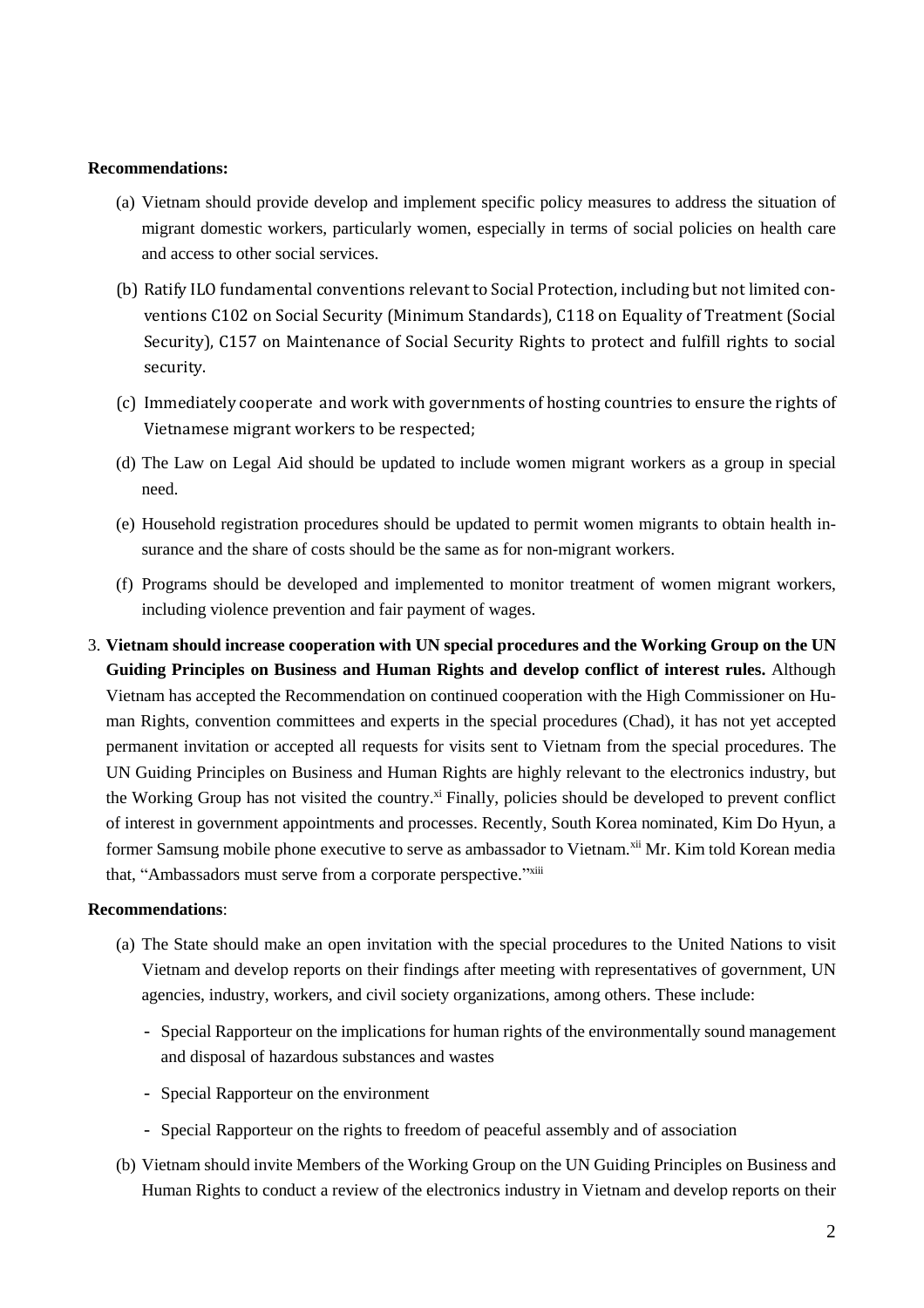findings after meeting with representatives of government, UN agencies, industry, workers, and civil society organizations, among others.

(c) Vietnam should develop policies to prevent conflict of interest in government appointments and processes.

#### **II. WORKING ARRANGEMENTS IN VIETNAM'S ELECTRONICS INDUSTRY**

4. **Working time and overtime regulations should be monitored and enforced.** In Labour Code 2012, there are detailed regulations about working time and rest period in order to ensure health and benefits of workers.<sup>xiv</sup> However, the Ministry's preliminary survey in the whole country shows that there are numerous violations on the safety and welfares of workers, especially on working time and rest period.<sup>xv</sup> In a survey of seventeen companies, two asked workers do more than 100 hours/month overtime, and two required workers do nearly 50 hours/month overtime. In contrast, the Labor Code stipulates that companies cannot mobilize workers do more than 30 hours/month overtime and 200 hours/year overtime. In the reality of Vietnam's electronics industry, working times are also strictly regulated in various forms such as use of "sanitation cards" issued to workers to limit the duration of toilet breaks.<sup>xvi</sup> Exhausted working conditions include a continuous change between day and night or standing for the entire working time during 9-12 hours with the high level of noise which often exceeds the allowable limit.<sup>xvii xviii</sup>

#### **Recommendations:**

- (a) By 2019 complete the legal framework for sanctioning administrative violations on working time and overtime to provide adequate enforcement and stiff penalties to discourage violations.
- (b) In 2018, issue an advisory prohibiting use of "sanitation cards" and other mechanisms that violate workers' human rights to decent work.
- (c) Reject current lobbying efforts of the electronics industry to weaken overtime regulations.
- 5. **Labour contracts should be provided and violations should be strictly enforced.** According to Labour Code 2012: "before employees begin their work, the employer and employee must sign a labor contract directly."xix The final report of Labor Inspection Campaign of the Ministry of Labor Invalids and Social Affairs (MOLISA) shows that of 216 companies in the electronic industry, 1794 violations were found, an average of 8.3 violations/company with the main violation being "content of labour contract does not meet the regulations and does not fully express the rights and responsibilities of employer and employee." A recent study found that 100% of the electronics industry workers who participated in the interviews did not receive a copy of their contract, did not know the content of their contract, and did not even remember signing a labour contract.<sup>xx</sup> This is a violation of Vietnamese law.

- (a) By 2019, develop and implement a national standard for labour contracts taking into account ILO standards.
- (b) Sharply increase inspections of electronics industry companies and provide stiff financial penalties for violations.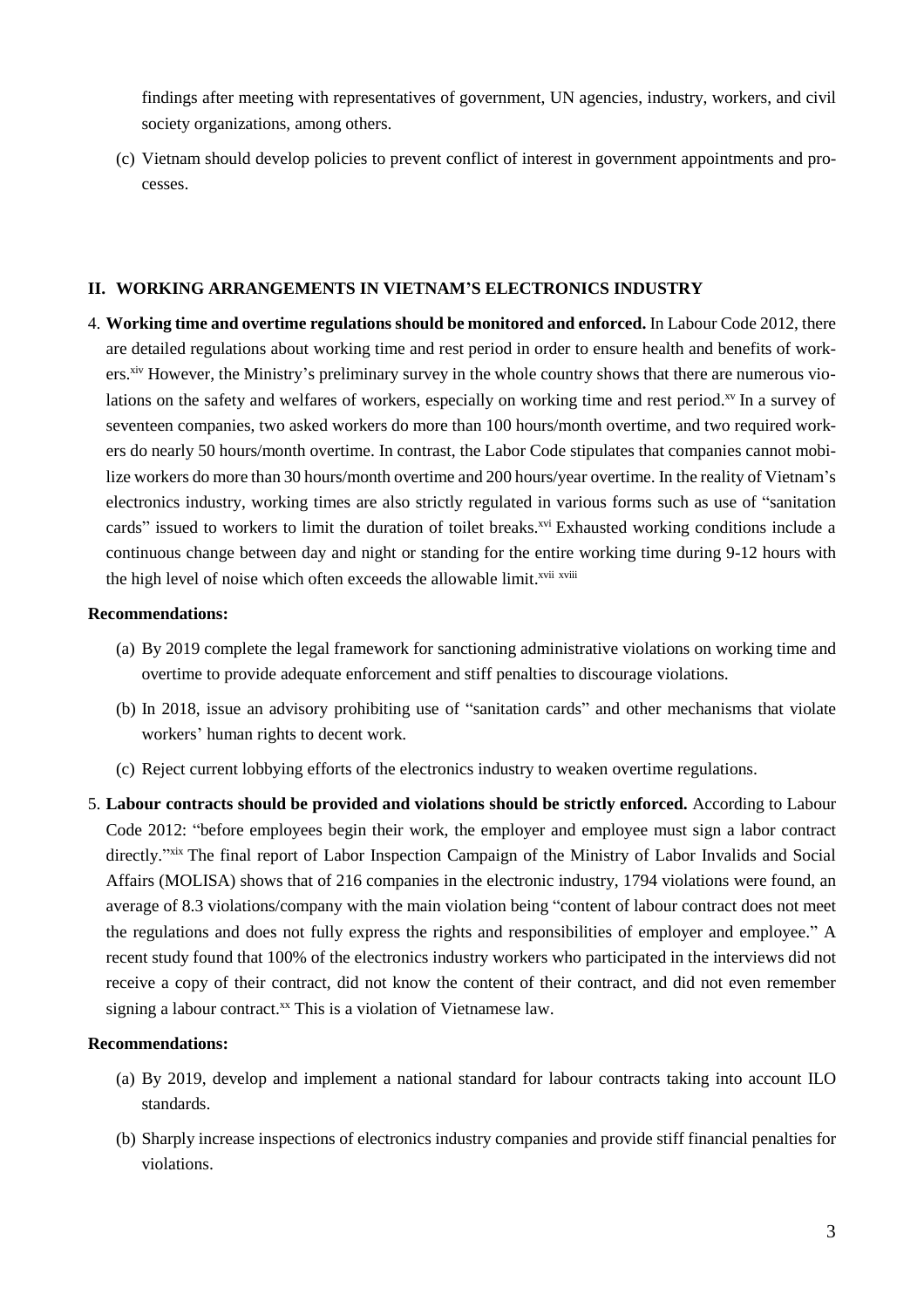(c) Raise awareness among workers about their rights regarding labour contracts in collaboration with ILO.

#### **III. TOXIC CHEMICALS, WOMEN WORKERS AND THE ELECTRONICS INDUSTRY**

- 6. In 2009, more than 100 countries agreed that hazardous chemicalsin the lifecycle of electrical and electronic products was a global emerging policy issue under the UN Environment-led Strategic Approach to International Chemicals Management (SAICM).<sup>xxi</sup> The designation triggered an 2011 expert group meeting in Vienna Austria, to develop global recommendations for dealing with hazardous chemicalsin electronics hosed by the United Nations Industrial Development Organization (UNIDO) and the secretariats of the Basel and Stockholm Conventions. The Vienna meeting of 32 governments (including Vietnam<sup>xxii</sup>), industry and nongovernmental organizations developed a comprehensive list of global recommendations on design, production, and waste phases of the electronics lifecycle that were subsequently endorsed at two global SAICM meetings.xxiii The recommendations included actions on pollution prevention by using cleaner production techniques, waste minimization, and prioritizing reduction of exposure to chemicals, primarily by elimination or substitution of the most hazardous substances and production processes.<sup>xxiv</sup> Environmentally unsound technologies and products that are prohibited or cause severe environmental degradation or are found to be harmful to human health should not be transferred to other countries. *xxv* Finally, information on health and safety for humans and the environment for the substances used in manufacturing of electronic and electrical products and present in products should not be considered confidential. xxvi
- 7. Despite the rapid development are being considered as a "symbol of integration"<sup>xxvii</sup> of Vietnamese economy, information about working conditions in electronic industry is still limited, especially the impacts on environments and worker's health in this industry. The 2016 MOLISA survey of the electronics industry showed a striking lack of information about chemical use but indicated that surveyed companies used alcohols, corrosive detergents, and sulfuric acid, among others. Few companies had even minimal information about illness and injuries due to exposure to chemicals.<sup>xxviii</sup>
- 8. Women workers make up 80% of the electronics workforce in Vietnam. They are workers in the assembly lines or manual workers and, "almost hold no technical or management positions."xxix Discrimination in recruitment and employment is provided in Article 11 of the Convention on the Elimination of All Forms of Discrimination against Women (CEDAW). Non-discrimination is recognised as a principle in the Constitution (Article 35 para.2 and 3) and the Labour Code provides that employees are entitled with just and safe working environment and prohibition of discrimination based on gender (Article 8.1, Article 153 and 154). Voluntary national review report of Vietnam on Sustainable Development Goals are also lacked of information refers to the working environment of labourers groups (Goal 8), especially those facing high risk such as workers in the electronics industry<sup>xxx</sup>.
- 9. The UN Guiding Principles on Business and Human Rights outline private sector responsibilities to provide safe and healthy working conditions, including special protections for pregnant women. SAICM's Overarching Policy Strategy notes that, " in many countries some stakeholders, particularly women and indigenous communities, still do not participate in all aspects of decision-making related to the sound management of chemicals, a situation which needs to be addressed" and states the importance of public participation in decision-making, "featuring in particular a strengthened role for women."xxxi Risk reduction measures need to be improved, "to prevent the adverse effects of chemicals on the health of children, pregnant women,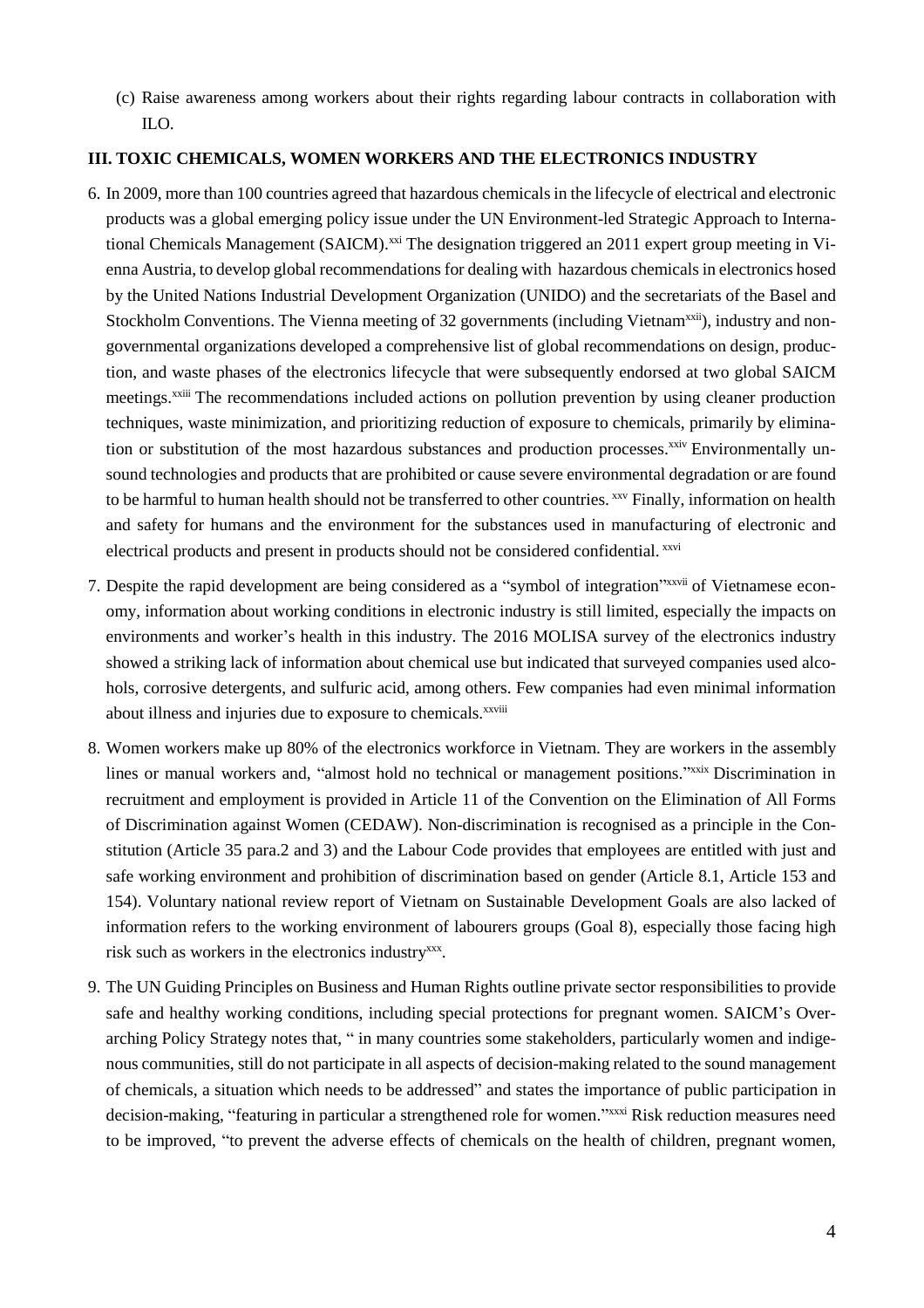fertile populations, the elderly, the poor, workers and other vulnerable groups and susceptible environments."<sup>xxxxii</sup> Finally, one of SAICM's objectives is, "To ensure equal participation of women in decisionmaking on chemicals policy and management."xxxxiii

- 10. A research study conducted by CGFED-IPEN on women workers in the electronics industry in Vietnam in 2017 showed that: female workers reported exhausting working conditions include alternating day and night shifts for periods of 4 days; standing for the entire  $9 - 12$ -hour shift; and high noise levels regularly exceeding Vietnamese legal limits; fainting or feeling dizzy at work – though it was described as a "normal" consequence of shift work. Miscarriage was reported to be "very normal if they are young." Other reported problems included eyesight damage, nosebleeds, "big legs," changes in beauty, and aches in the stomach, bones and joints.<sup>xxxiv</sup>
- 11. These observations raise concerns about the prior experience of workers at Vietnam's largest electronics company, Samsung, in the company's home country of South Korea. UNSR Toxics noted in his official report after visiting South Korea, "As of January 2015, more than 350 former workers in the electronics industry, of which approximately 130 have died, had alleged that they had developed various diseases. Victims had suffered from cancer, including lymphoma, malignant brain tumors, myelogenous leukemia and non-Hodgkin's lymphomas, as well as aplastic anemia, reproductive abnormalities and other health impacts. All former workers described to the Special Rapporteur are young females, including several in their early twenties. With many female workers of childbearing age, the alleged victims extend to the children of former workers. For example, the Special Rapporteur heard from a mother who had been pregnant during her employment and subsequently given birth to a child with birth defects." *xxxv* An examination of reproductive risks among Korean female microelectronics workers aged  $20 - 39$  years old found a significantly higher risk for spontaneous abortion and menstrual aberration.<sup>xxxvi</sup>
- 12. In Vietnam, women workers in the electronics industry are mostly from domestic migrant groups who migrate from one place to another. Migration surveys show that the proportion of migrant women is increasing, creating a phenomenon of "womenization of migration.<sup>xxxvii</sup> xxxviii The research study conducted by IPEN-CGFED on women workers in the industrial industry points out that interviewed women workers are migrants. Although factories and industrial parks provide accommodation, dormitories for workers but they are almost not used by the workers due to strict regulations controlling their activities and out-of-working hours. Therefore, workers have to rent cheap lodging with limited access to safe water and sanitation. All women workers with small children have to accept living far from their children due to being unable to bring them along, thus they have to leave their children in other cities with family members.<sup>xxxix</sup> Women make up 52.4% of the total domestic migrant population. A research study conducted by Oxfam Vietnam in 2015 shows that most migrant women and their children face difficulties in having access to basic social protection services.<sup>xl</sup>

#### **Recommendations:**

(a) It is necessary to quickly review, develop, and implement a system of occupational safety and health regulations that is based on hazard elimination and prevention of exposure to hazardous substances, electromagnetic fields, and radiation to ensure workers' human rights and safety. Any exposure limits should be protective of the most vulnerable populations, which include women of child-bearing age, and should provide equal protection in the workplace and the community.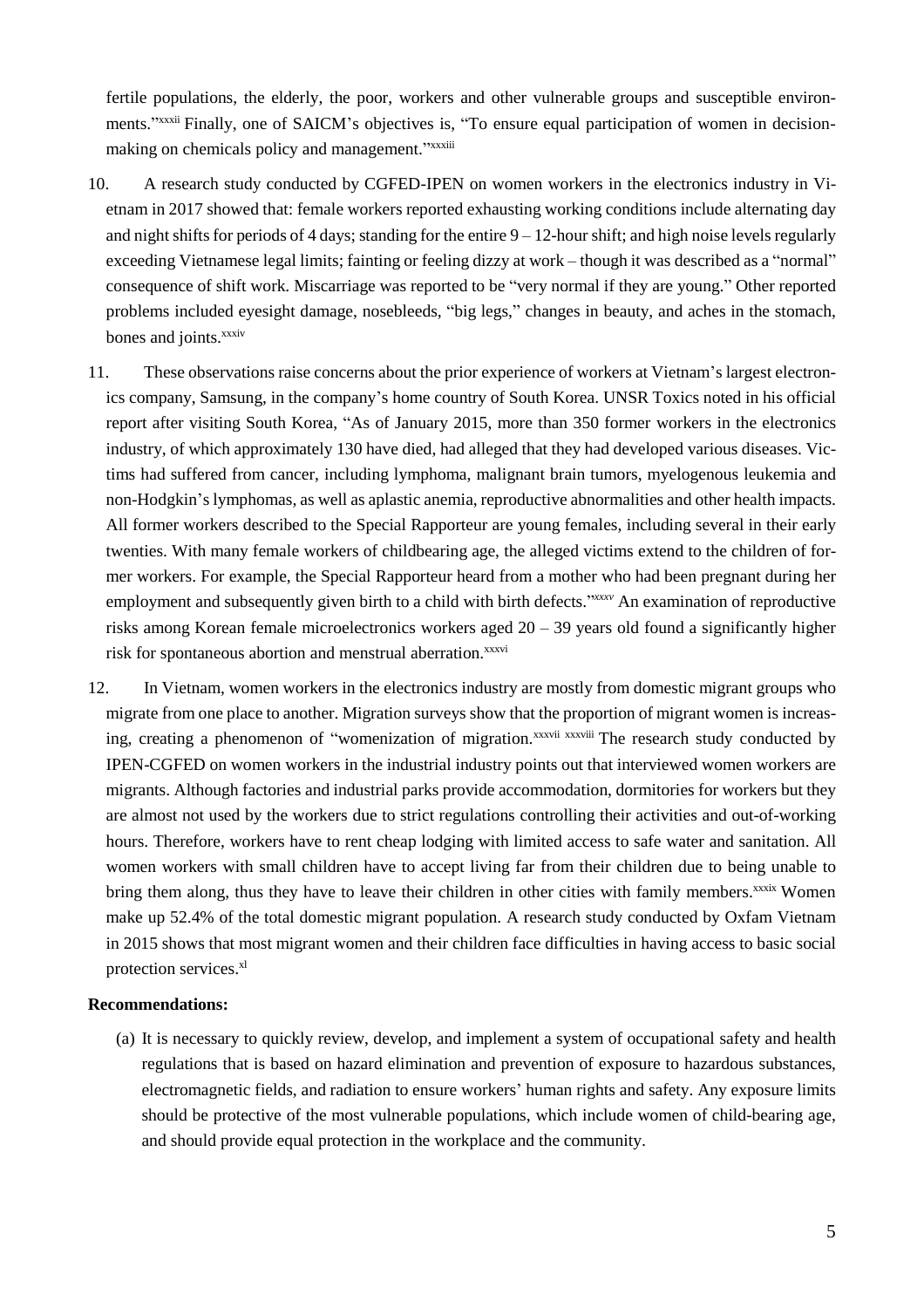- (b) To ensure the right to a safe and healthy working environment, strict right to know regulations should provide information to workers on chemicals used in production; guarantee their right not to be exposed without prior consent; and provide publicly available information on chemical releases through a pollutant release and transfer register. Electronics industry companies and factories should be required to make public all chemicals used by them in order to ensure worker and community right to know.
- (c) The government should collaborate with the International Labour Organization (ILO) on the collection and reporting of worker health information specific to the electronics industry. Companies, trade unions and other actors should be encouraged to contribute to this process.
- (d) Vietnam should commission independent in-depth research on health and safety in the Vietnamese electronics industry to reveal impacts on workers' health and form the basis of improvements in working conditions. Gender disaggregated data should be a key part of study plans and reporting of results.
- (e) Vietnam, in consultation with stakeholders including civil society, should identify if environmentally unsound technologies, processes, and chemicals, that are prohibited, cause environmental degradation, or found to be harmful to human health in other countries have been transferred to Vietnam. This particularly important for Vietnam which has large foreign companies and no double standards should be allowed.
- (f) Vietnam should raise public awareness by providing media and the public with information about chemical safety, evidence of harms in other countries, and SAICM recommendations on electronics, including those from the Vienna 2011 expert group meeting. The SAICM national focal point, trade unions, public interest NGOs, and other stakeholders should be encouraged to contribute to this process.
- (g) The State should commission independent in-depth research in consultation with civil society and workers to identify impacts of the working environment on the health of women workers including gender disaggregated data in its findings.
- (h) The State should develop and implement policies to support women domestic migrants including protections for the family unit
- (i) The State should ensure that the government and the private sector protect women whistle blowers, workers, and rights defenders from intimidation and harassment.

### **IV. FREEDOM OF ASSOCIATION AND EFFECTIVE RECOGNITION OF THE RIGHT TO COL-LECTIVE NEGOTIATION**

13. Article 10 of the 2013 Constitution of Vietnam stipulates the Trade Union as an organization of the laborers.<sup>xli xlii</sup> This stipulation is, in fact, understood that only one trade union – the Vietnam General Confederation of Labor is recognized. The Law on Trade Union No. 12/2012/QH13 stipulates that the Trade Union is under the leadership of the Communist Party of Vietnam.<sup>xliii</sup> Although Article 5.1 of the Law stipulates that the laborer "has the right to establish, join and run the trade union", the establishment, joining and running of the trade union are also stipulated as having to comply with the statutes of the Vietnam Trade Union, and Article 5.2, Article 6 and Article 7. This stipulation requires laborers to establish or join the grassroots level organization in the system of Vietnam Trade Unions, and are, in fact, not free to establish, join and run independent trade unions as they wish. Moreover, in the way of organizing the trade union at present, "there are not rare cases in which leaders of the grassroots level organizations of the trade union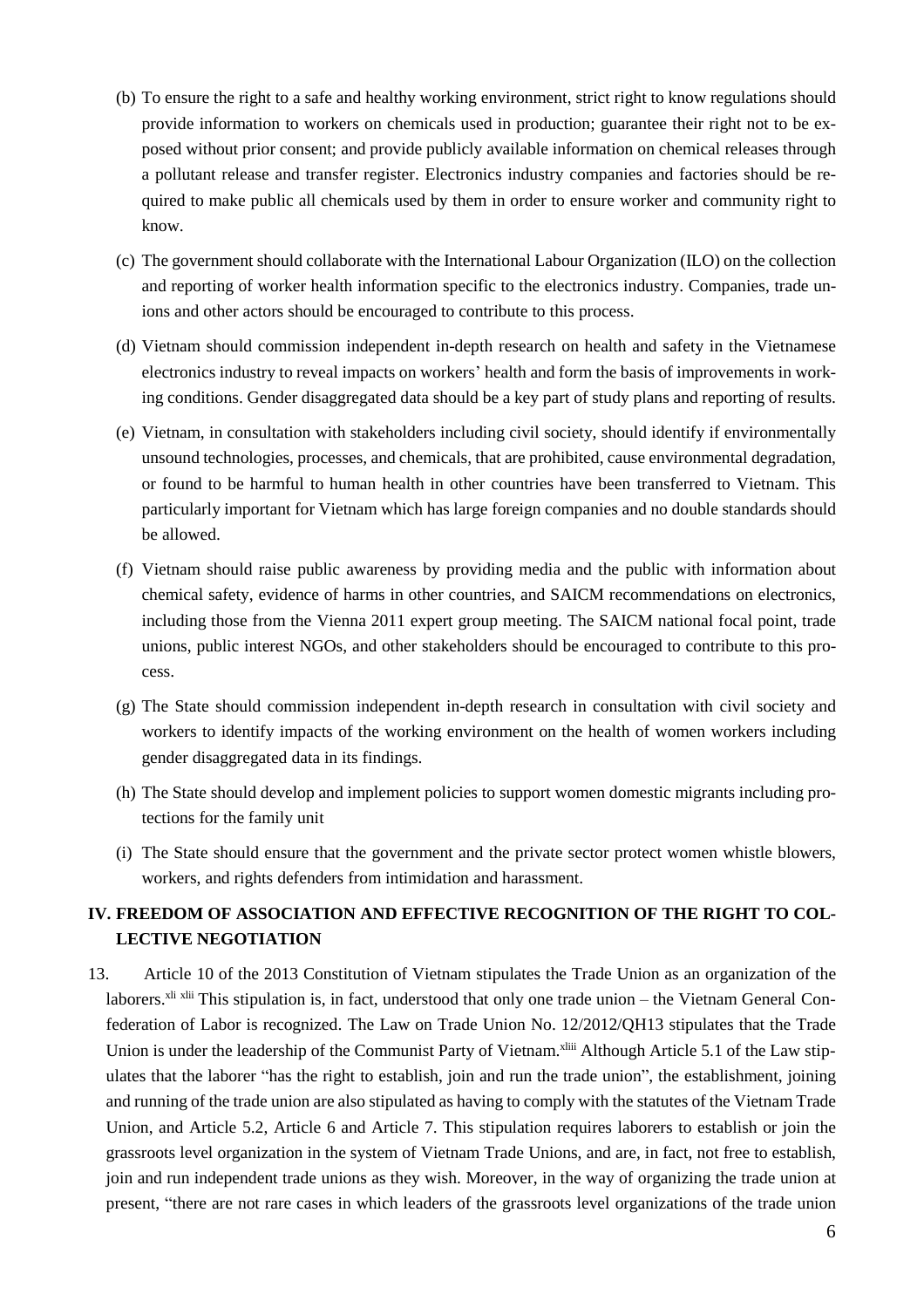are senior managers of the enterprise."<sup>xliv</sup> For these reasons, the current trade union is not effective in representing and protecting the interests of the laborer, particularly when negotiation with the employer is needed. According to the International Labor Organization Vietnam Office, from the middle of 1990 up to now, 6,000 strikes have taken place; "all of them are spontaneous, not initiated by the trade unions". A report of a research study conducted by CGFED and IPEN on female workers in the electronics industry in Vietnam in 2017 points out that when problems occur during employment, the workers sent their petition directly to the enterprise not through the trade union or not seeking support from the trade union.<sup>xlv</sup>

- 14. Collective negotiation is stipulated in Article 66 -72 of the Labor Code,  $2012<sup>xivi</sup>$ , the laborers, through their representative – the Executive Committee of the grassroots level organization of the trade union take part in collective negotiation.<sup>xlvii</sup> This requires the representative of the laborers to be an organization in protecting their legitimate interests which is independent and representative. However, Article 192, Clause 2 of the 2012 Labor Code stipulates that the employer "arranges specialized trade union official at enterprises, agencies and organizations."xlviii This leads to creating favorable conditions for the employer to continue influencing, intervening and controlling, thus losing the independence of the trade union.
- 15. There are also restrictions on the right to strike and the freedom to gather. The right to strike of the worker is stipulated in Article 209-222 of the 2012 Labor Code.<sup>xlix</sup> Yet, the right to strike of the worker is restricted by the normative legal documents issued by the Government including Decree 38/2005/NĐ-CP<sup>l</sup> and Circular 09/2005/TT-BCA.<sup>li</sup> These documents limit freedom of assembly and ability to petition.<sup>lii</sup> Formation of trade unions and freedom of association are fundamental human rights and are requirements of ILO Conventions 87<sup>liii</sup> and 98<sup>liv</sup>, but Vietnam has not ratified them.

- (a) The State should ensure the freedom of association of workers by soon ratifying the Convention on Freedom of Association and Protection of the Right to Organize, 1948 (ILO No. 87) and the Convention on the Right to Organize and Collective, 1949 (ILO No. 98)
- (b) The revised Labor Code should increase and ensure the independence and representation of the trade union when entering collective negotiation by revising the stipulation on the responsibilities of the employer toward independent trade unions.
- (c) The State should promulgate the Law on Strike and annul Decree 38/2005/NĐ-CP and Circular 09/2005/TT-BCA to ensure the right to strike and freedom of peaceful meeting of workers.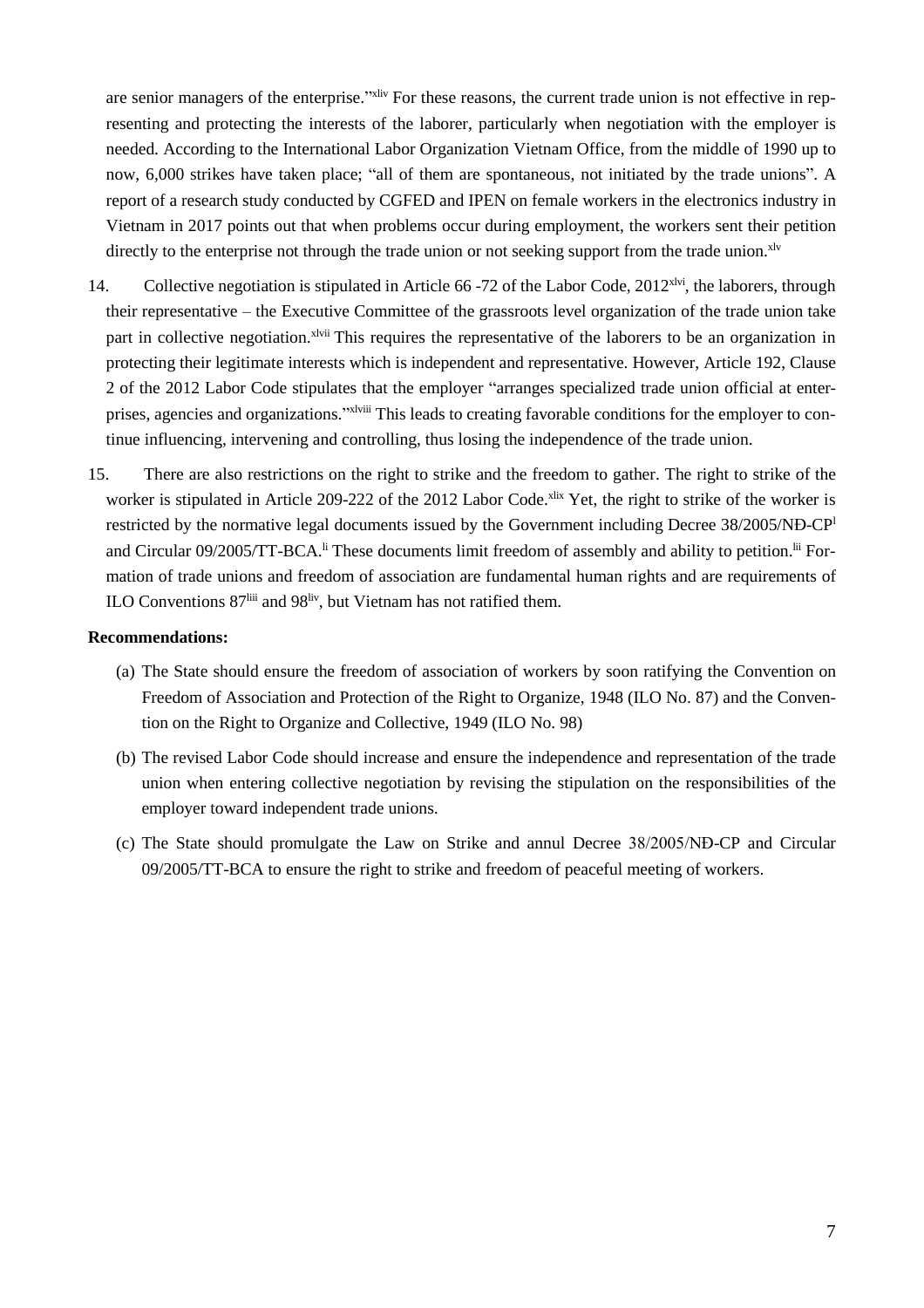#### **ENDNOTE**

 $\overline{a}$ 

**i** They include the International Covenant on Civil and Political Rights (ICCPR), joined on Sept 24, 1982; the International Covenant on Economic, Social and Cultural Rights (ICESCR) joined on Sept 24,1982; The Convention on the Elimination of All Forms of Discrimination against Women (CEDAW), signed on July 29, 1980 and ratified on 17/2/1982; the International Convention on the Elimination of All Forms of Racial Discrimination (ICERD), joined on June 9,1982; the Convention on the Right of the Child, signed on Jan. 26,1990 and ratified on Feb. 28,1990 (Vietnam was the second country in the world and the first country in Asia to join this convention); the Convention on the Rights of Persons with Disabilities, signed on Nov. 22, 2007 and ratified on Feb. 5, 2015; the Convention against Torture and Other Cruel, Inhuman or Degrading Treatment or Punishment, signed on Nov. 7, 2013 and ratified on Feb. 5, 2015

**ii** Recommendation No. 143.180 (USA): Protect internationally recognized workers' rights and enforce laws prohibiting forced labour; Recommendation No. 143.28 (Uruguay): Consider ratifying other pending fundamental International Labour Organization (ILO) Conventions such as Convention No. 189 (2011) concerning decent work for domestic workers; Recommendation No. 143.29 (Uruguay): Harmonize its legislation, regulations and policies with ILO Convention No. 29 (1930) concerning Forced or Compulsory Labour and No. 138 (1973) concerning Minimum Age for Admission to Employment; Recommendation No. 143.215 (Kyrgyzstan) Combat poverty among migrant workers

**iii** The Labor Code, 2012, Decree 27/2014/NĐ-CP guiding the implementation of the Labor Code relating domestic workers: These legal documents stipulate the minimum wage, insurance, working during public holidays, minimum resting time and annual leave for workers in this group. https://thuvienphapluat.vn/van-ban/Lao-dong-Tien-luong/Nghi-dinh-27-2014-ND-CP-huong-dan-Bo-luat-Lao-dong-ve-nguoi-giup-viec-gia-dinh-225805.aspx

**iv** Decision No. 2528/QD-TTg issued on <sup>31</sup> December, <sup>2015</sup> on approving the plan of implementation and proposal to acces the conventions of UN and ILO in the labour and social field of 2016-2020 period

<sup>v</sup>*GSO. 2011. Vietnam Gross Population and Housing Survey. Survey on woman and migration.*

<sup>vi</sup> Existing Law on Health Insurance provided at Article 12 para 5 that members of a household could registered for a household's health insurance", but the practice was rather difficult as the head of the households get to decide who would be included. If a woman lives on a rent, the landlord (often the head of the household in the registration) might already have been covered by health insurance, or does not want to include the tenant, or all the members of the households were not covered by health insurance.

vii 94.5% did not get any new learning opportunity since their migration. *GSO. 2011. Vietnam Gross Population and Housing Survey. Survey on woman and migration.* viii*Op. Cit.*

ix DOLAB (Department of Overseas Labour) http://www.dolab.gov.vn/New/View2.aspx?Key=3521 <sup>x</sup> DOLAB (Department of Overseas Labour) http://dolab.gov.vn/New/Tong-QuanTTLD.aspx?&LIST\_ID=1766&Key=1987

xi [https://business-humanrights.org/en/vietnam-study-finds-that-miscarriages-extreme-fatigue-faint](https://business-humanrights.org/en/vietnam-study-finds-that-miscarriages-extreme-fatigue-fainting-dizziness-are-common-among-women-workers-in-samsung-factories-company-denies-allegations)[ing-dizziness-are-common-among-women-workers-in-samsung-factories-company-denies-allega](https://business-humanrights.org/en/vietnam-study-finds-that-miscarriages-extreme-fatigue-fainting-dizziness-are-common-among-women-workers-in-samsung-factories-company-denies-allegations)[tions](https://business-humanrights.org/en/vietnam-study-finds-that-miscarriages-extreme-fatigue-fainting-dizziness-are-common-among-women-workers-in-samsung-factories-company-denies-allegations)

xii <https://www.ft.com/content/70d8aa18-4c5e-11e8-8a8e-22951a2d8493>

xiii <http://www.fnnews.com/news/201804301715257686>

**xiv** Labour Code 2012, Chapter III, article 104-105: working time and rest time Article 104. Normal working time

1. Normal working time must not exceed 8 hours per day or 48 hours per week.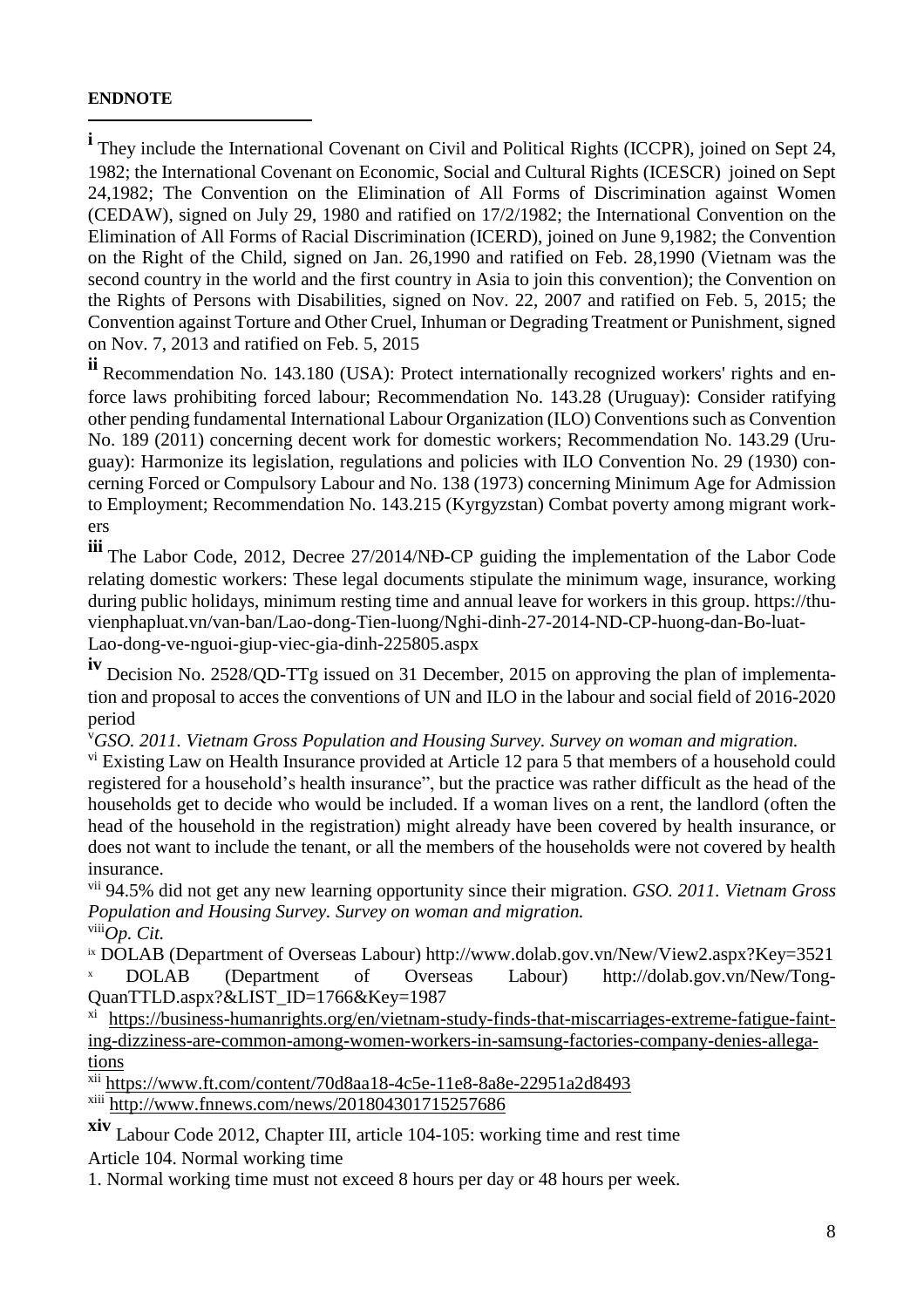$\overline{a}$ 2. An employer may determine the working time on an hourly, daily or weekly basis; in case of working on a weekly basis, the normal working time must not exceed 10 hours per day and not exceed 48 hours per week.

The State encourages employers to apply 40 working hours per week.

3. The working time must not exceed 6 hours per day for employees who perform extremely heavy, hazardous or dangerous jobs on a list issued by the Ministry of Labor, War Invalids and Social Affairs in coordination with the Ministry of Health.

Article 105. Working hours at night

Working hours at night are counted from 22:00 pm on the previous day to 06:00 am on the next day. Article 106. Overtime work

1. Overtime is time worked in addition to normal working hours prescribed in the law, collective labor agreements or internal working regulations.

2. An employer may request an employee to work overtime upon fully meeting the following conditions:

a/ Obtaining the employee's consent;

b/ Ensuring that the number of overtime working hours of the employee does not exceed 50% of the normal working hours per day; in case of applying regulations on weekly work, the total of normal working hours and overtime working hours must not exceed 12 hours per day; does not exceed 30 hours per month and the total of overtime working hours must not exceed 200 hours per year, except some special cases as stipulated by the Government in which overtime working hours must not exceed 300 hours per year;

c/ After each period with many consecutive days of working overtime within a month, the employer shall arrange compensatory days off for the employee.

xv MOLISA, Summing up the labor inspection campaign in the electronics industry,

http://thanhtralaodong.gov.vn/chien-dich-thanh-tra/tong-ket-chien-dich-thanh-tra-lao-dong-tronglinh-vuc-dien-tu-44137.html

## **xvi [http://www.nhandan.com.vn/xahoi/tin-tuc/item/32638902-thanh-tra-lao-dong-tap-trung](http://www.nhandan.com.vn/xahoi/tin-tuc/item/32638902-thanh-tra-lao-dong-tap-trung-vao-nganh-dien-tu-trong-nam-2017.html)[vao-nganh-dien-tu-trong-nam-2017.html](http://www.nhandan.com.vn/xahoi/tin-tuc/item/32638902-thanh-tra-lao-dong-tap-trung-vao-nganh-dien-tu-trong-nam-2017.html)**

xvii MOH. (2016). Retrieved from Ministry of Health (2016): National Technical Regulation on Noise -

Permissible Exposure Levels of Noise in the Workplace

xviii MONRE. (2010). Retrieved from Ministry of Natural Resources and Environment (2010): National

Technical Regulation on Noise (QCVN 26:2010)

**xix** Labour Code 2012, Chapter III, article 18: Obligation to enter into <sup>a</sup> labor contract

**xx** CGFED-IPEN (2017) Stories of Women Workers in Vietnam's Electronics Industry

http://www.ipen.org/news/samsung-workers-line%C2%A0unique-report-reveals-lives-vietnamesewomen-workers-making-samsung-smart

xxi UNEP. (2009). Report of the International Conference on Chemicals Management on the work of its

second session, Strategic Approach to International Chemicals Management, Hazardous substances within the lifecycle of electrical and electronic products. UNEP.

**xxii** The participants included 32 government representatives from both electronics manufacturing countries (China, Czech Republic, Germany, Indonesia Japan, Malaysia, Thailand, and Vietnam) and countries affected by electronic waste (China, Colombia, Cote d'Ivoire, Ethiopia, Ghana, Indonesia, Malaysia, Mozambique, Nigeria, Peru, Philippines, Tanzania, Thailand, Vietnam, and Zambia.) xxiii UNEP. (2012). Report of the international workshop on hazardous substances in the lifecycle of electrical and electronic products, SAICM/ICCM.3/INF24. UNEP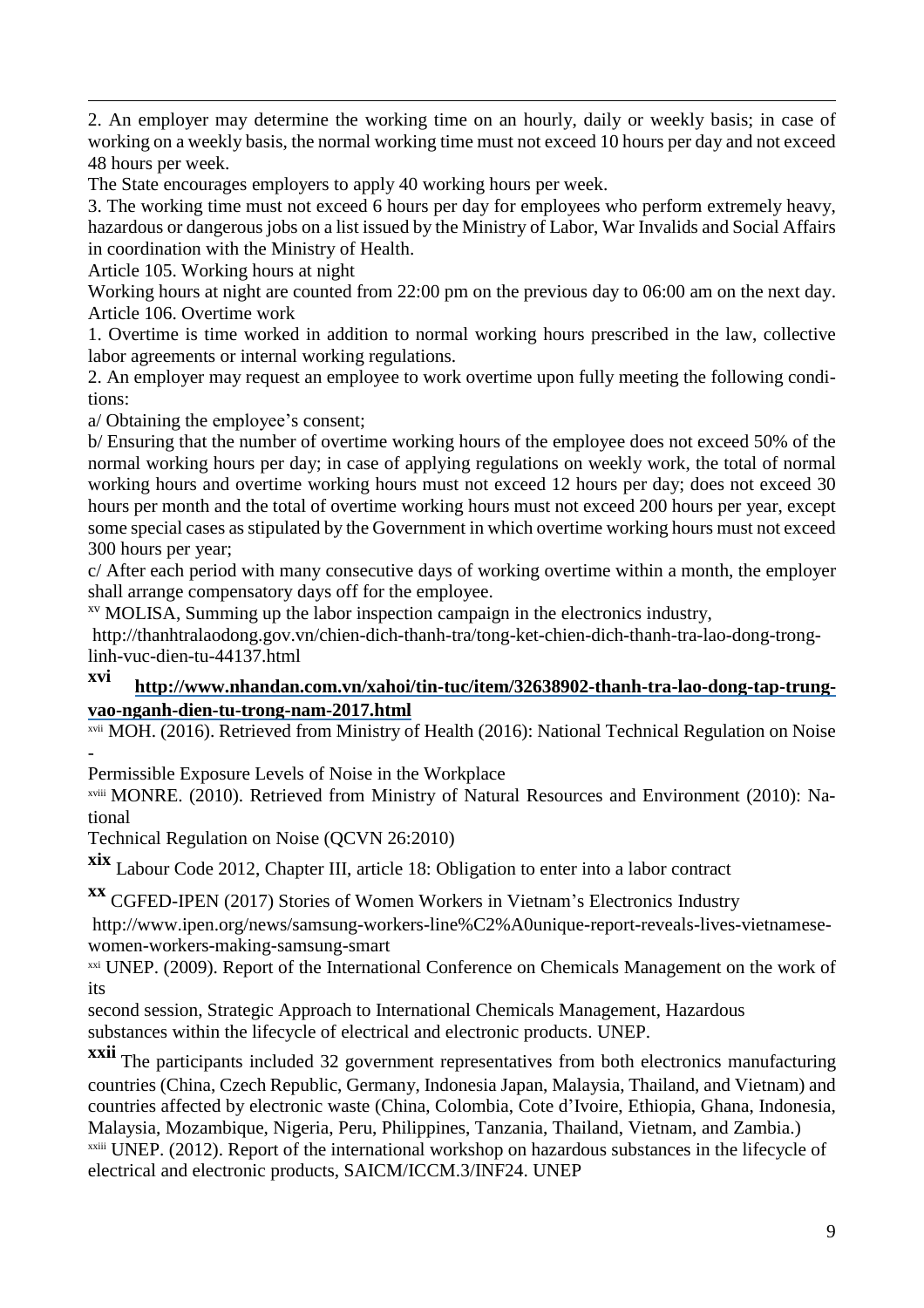**xxiv**UNEP, International workshop on hazardous substances within the life-cycle of electrical and electronic products.

 $\overline{a}$ 

**[https://www.google.com/url?sa=t&rct=j&q=&esrc=s&source=web&cd=2&cad=rja&uact=8&](https://www.google.com/url?sa=t&rct=j&q=&esrc=s&source=web&cd=2&cad=rja&uact=8&ved=0ahUKEwiB5e7ay4jcAhUUE4gKHUX5AfwQFggsMAE&url=http%2525253A%2525252F%2525252Farchive.basel.int%2525252Ftechmatters%2525252Fwrks-eew-unido%2525252FFinalReport-25-05-2011.doc&usg=AOvVaw2G9fuiTAxYrzu1MO-fubgB) [ved=0ahUKEwiB5e7ay4jcAhUUE4gKHUX5AfwQFggsMAE&url=http%3A%2F%2Far](https://www.google.com/url?sa=t&rct=j&q=&esrc=s&source=web&cd=2&cad=rja&uact=8&ved=0ahUKEwiB5e7ay4jcAhUUE4gKHUX5AfwQFggsMAE&url=http%2525253A%2525252F%2525252Farchive.basel.int%2525252Ftechmatters%2525252Fwrks-eew-unido%2525252FFinalReport-25-05-2011.doc&usg=AOvVaw2G9fuiTAxYrzu1MO-fubgB)[chive.basel.int%2Ftechmatters%2Fwrks-eew-unido%2FFinalReport-25-05-](https://www.google.com/url?sa=t&rct=j&q=&esrc=s&source=web&cd=2&cad=rja&uact=8&ved=0ahUKEwiB5e7ay4jcAhUUE4gKHUX5AfwQFggsMAE&url=http%2525253A%2525252F%2525252Farchive.basel.int%2525252Ftechmatters%2525252Fwrks-eew-unido%2525252FFinalReport-25-05-2011.doc&usg=AOvVaw2G9fuiTAxYrzu1MO-fubgB) [2011.doc&usg=AOvVaw2G9fuiTAxYrzu1MO-fubgB](https://www.google.com/url?sa=t&rct=j&q=&esrc=s&source=web&cd=2&cad=rja&uact=8&ved=0ahUKEwiB5e7ay4jcAhUUE4gKHUX5AfwQFggsMAE&url=http%2525253A%2525252F%2525252Farchive.basel.int%2525252Ftechmatters%2525252Fwrks-eew-unido%2525252FFinalReport-25-05-2011.doc&usg=AOvVaw2G9fuiTAxYrzu1MO-fubgB)**

**xxv**UNEP, International workshop on hazardous substances within the life-cycle of electrical and electronic products.

**[https://www.google.com/url?sa=t&rct=j&q=&esrc=s&source=web&cd=2&cad=rja&uact=8&](https://www.google.com/url?sa=t&rct=j&q=&esrc=s&source=web&cd=2&cad=rja&uact=8&ved=0ahUKEwiB5e7ay4jcAhUUE4gKHUX5AfwQFggsMAE&url=http%2525253A%2525252F%2525252Farchive.basel.int%2525252Ftechmatters%2525252Fwrks-eew-unido%2525252FFinalReport-25-05-2011.doc&usg=AOvVaw2G9fuiTAxYrzu1MO-fubgB) [ved=0ahUKEwiB5e7ay4jcAhUUE4gKHUX5AfwQFggsMAE&url=http%3A%2F%2Far](https://www.google.com/url?sa=t&rct=j&q=&esrc=s&source=web&cd=2&cad=rja&uact=8&ved=0ahUKEwiB5e7ay4jcAhUUE4gKHUX5AfwQFggsMAE&url=http%2525253A%2525252F%2525252Farchive.basel.int%2525252Ftechmatters%2525252Fwrks-eew-unido%2525252FFinalReport-25-05-2011.doc&usg=AOvVaw2G9fuiTAxYrzu1MO-fubgB)[chive.basel.int%2Ftechmatters%2Fwrks-eew-unido%2FFinalReport-25-05-](https://www.google.com/url?sa=t&rct=j&q=&esrc=s&source=web&cd=2&cad=rja&uact=8&ved=0ahUKEwiB5e7ay4jcAhUUE4gKHUX5AfwQFggsMAE&url=http%2525253A%2525252F%2525252Farchive.basel.int%2525252Ftechmatters%2525252Fwrks-eew-unido%2525252FFinalReport-25-05-2011.doc&usg=AOvVaw2G9fuiTAxYrzu1MO-fubgB) [2011.doc&usg=AOvVaw2G9fuiTAxYrzu1MO-fubgB](https://www.google.com/url?sa=t&rct=j&q=&esrc=s&source=web&cd=2&cad=rja&uact=8&ved=0ahUKEwiB5e7ay4jcAhUUE4gKHUX5AfwQFggsMAE&url=http%2525253A%2525252F%2525252Farchive.basel.int%2525252Ftechmatters%2525252Fwrks-eew-unido%2525252FFinalReport-25-05-2011.doc&usg=AOvVaw2G9fuiTAxYrzu1MO-fubgB)**

**xxvi**UNEP, International workshop on hazardous substances within the life-cycle of electrical and electronic products.

**[https://www.google.com/url?sa=t&rct=j&q=&esrc=s&source=web&cd=2&cad=rja&uact=8&](https://www.google.com/url?sa=t&rct=j&q=&esrc=s&source=web&cd=2&cad=rja&uact=8&ved=0ahUKEwiB5e7ay4jcAhUUE4gKHUX5AfwQFggsMAE&url=http%2525253A%2525252F%2525252Farchive.basel.int%2525252Ftechmatters%2525252Fwrks-eew-unido%2525252FFinalReport-25-05-2011.doc&usg=AOvVaw2G9fuiTAxYrzu1MO-fubgB) [ved=0ahUKEwiB5e7ay4jcAhUUE4gKHUX5AfwQFggsMAE&url=http%3A%2F%2Far](https://www.google.com/url?sa=t&rct=j&q=&esrc=s&source=web&cd=2&cad=rja&uact=8&ved=0ahUKEwiB5e7ay4jcAhUUE4gKHUX5AfwQFggsMAE&url=http%2525253A%2525252F%2525252Farchive.basel.int%2525252Ftechmatters%2525252Fwrks-eew-unido%2525252FFinalReport-25-05-2011.doc&usg=AOvVaw2G9fuiTAxYrzu1MO-fubgB)[chive.basel.int%2Ftechmatters%2Fwrks-eew-unido%2FFinalReport-25-05-](https://www.google.com/url?sa=t&rct=j&q=&esrc=s&source=web&cd=2&cad=rja&uact=8&ved=0ahUKEwiB5e7ay4jcAhUUE4gKHUX5AfwQFggsMAE&url=http%2525253A%2525252F%2525252Farchive.basel.int%2525252Ftechmatters%2525252Fwrks-eew-unido%2525252FFinalReport-25-05-2011.doc&usg=AOvVaw2G9fuiTAxYrzu1MO-fubgB) [2011.doc&usg=AOvVaw2G9fuiTAxYrzu1MO-fubgB](https://www.google.com/url?sa=t&rct=j&q=&esrc=s&source=web&cd=2&cad=rja&uact=8&ved=0ahUKEwiB5e7ay4jcAhUUE4gKHUX5AfwQFggsMAE&url=http%2525253A%2525252F%2525252Farchive.basel.int%2525252Ftechmatters%2525252Fwrks-eew-unido%2525252FFinalReport-25-05-2011.doc&usg=AOvVaw2G9fuiTAxYrzu1MO-fubgB)**

**xxvii** ILO: "New partnership agreed for more and better jobs in electronics sectors" Hà Nội, <sup>2016</sup> [http://www.ilo.org/hanoi/Informationresources/Publicinformation/newsitems/WCMS\\_530711/lang-](http://www.ilo.org/hanoi/Informationresources/Publicinformation/newsitems/WCMS_530711/lang--vi/index.htm) [-vi/index.htm](http://www.ilo.org/hanoi/Informationresources/Publicinformation/newsitems/WCMS_530711/lang--vi/index.htm)

xxviii "Occupational safety issues in the electronics industry can lead to cancer and heart disease due to exposure to chemicals, radioactive elements, electromagnetic waves ... But this is inferior without evidence however poisoning and occupational disease exist". (MOLISA, 2016)

**xxix** ILO, Labor inspectors to focus on electronics firms in 2017, http://www.ilo.org/hanoi/Informationresources/Publicinformation/newsitems/WCMS\_550912/lang--vi/index.htm

**xxx** Vietnam, 2018, Vietnam's Voluntary National Review on the implementation of Sustainable Development Goals, page 50-53 **[https://sustainabledevelopment.un.org/content/docu](https://sustainabledevelopment.un.org/content/documents/19967VNR_of_Viet_Nam.pdf)[ments/19967VNR\\_of\\_Viet\\_Nam.pdf](https://sustainabledevelopment.un.org/content/documents/19967VNR_of_Viet_Nam.pdf)**

xxxi UNEP - WHO (2006) Overarching Policy Strategy, para 2, 9, Strategic Approach to International Chemicals Management http://www.saicm.org/index.php?option=com\_content&view=article&id=73&Itemid=475

xxxii UNEP - WHO (2006) Overarching Policy Strategy, para 7, Strategic Approach to International Chemicals Management http://www.saicm.org/index.php?option=com\_content&view=article&id=73&Itemid=475

xxxiii UNEP - WHO (2006) Overarching Policy Strategy, para 16, Strategic Approach to International Chemicals Management http://www.saicm.org/index.php?option=com\_content&view=article&id=73&Itemid=475

**xxxiv** CGFED-IPEN (2017) Stories of Women Workers in Vietnam's Electronics Industry http://www.ipen.org/news/samsung-workers-line%C2%A0unique-report-reveals-lives-vietnamesewomen-workers-making-samsung-smart

*xxxv* Tuncak, B (2016) Report of the Special Rapporteur on the implications for human rights of the environmentally sound management and disposal of hazardous substances and wastes on its mission to the Republic of Korea, Human Rights Council, Thirty-third Session, A/HRC/33/41/Add.1

xxxvi Kim I, Kim MH, Lim S (2015) Reproductive Hazards Still Persist in the Microelectronics Industry: Increased Risk of Spontaneous Abortion and Menstrual Aberration among Female Workers in the Microelectronics Industry in South Korea, PLoS One doi: 10.1371/journal.pone.0123679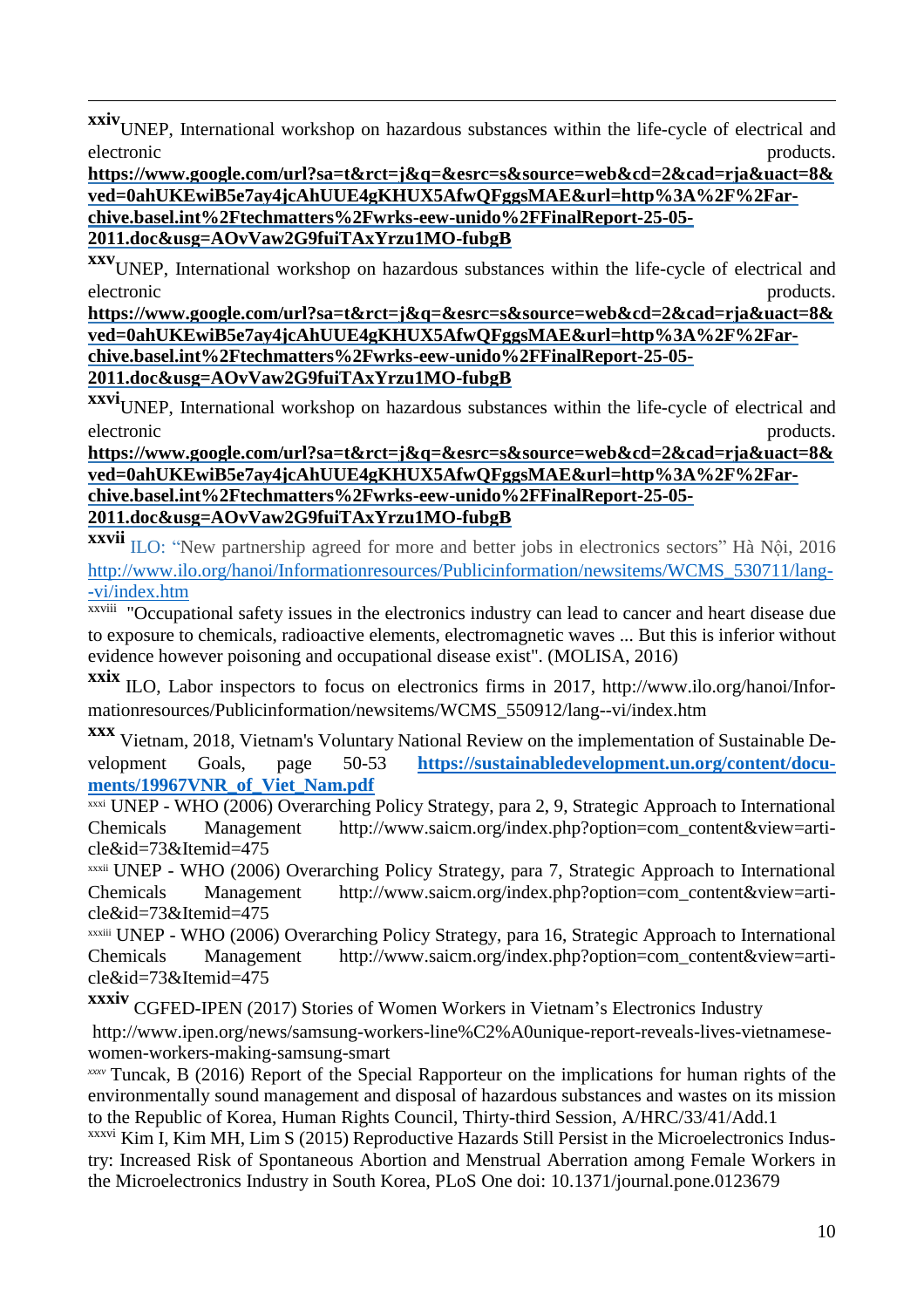**xxxvii** General Department of Population, 2009, The Phenomenon of "Womenization in migration". Statistics provides clear evidence of the phenomenon of "Womenization in migration". This is clearly expressed through two indicators: first the migrant women population makes up half of the total migrant population; and second, the migrant women proportion over the total migrant population has constantly been increasing over the last two decades. By 1989, women made up more than half of the migrant population within districts and between districts during 1984-1989. Women made up nearly half of the migrant population between provinces in 1989; yet by 1999, the proportion of men and women in the migrant population was balanced. By 2009, the number of women was more than men in all migrant population groups. Other surveys also produced similar results. The reduction of labor demand in agricultural activities in rural areas and the increase of employment opportunities for women in cities and industrial parks was the main reason for the increase in number and proportion of migrant women. The opposite trend observed in the non-migrant population groups with the proportion of non-migrant women has been gradually reduced by time. [http://www.gopfp.gov.vn/home;jses-](http://www.gopfp.gov.vn/home%25253Bjsessionid=6E8BD299D5B2586A8751A333A219C1E2?p_p_id=47_INSTANCE_2wAt&p_p_lifecycle=0&p_p_state=exclusive&p_p_mode=view&_47_INSTANCE_2wAt_struts_action=/CMS_NEWS_LIST/view_category&_47_INSTANCE_2wAt_ArticleID=88193&_47_INSTANCE_2wAt_TypeID=NC-TD)

[sionid=6E8BD299D5B2586A8751A333A219C1E2?p\\_p\\_id=47\\_INSTANCE\\_2wAt&p\\_p\\_lifecy](http://www.gopfp.gov.vn/home%25253Bjsessionid=6E8BD299D5B2586A8751A333A219C1E2?p_p_id=47_INSTANCE_2wAt&p_p_lifecycle=0&p_p_state=exclusive&p_p_mode=view&_47_INSTANCE_2wAt_struts_action=/CMS_NEWS_LIST/view_category&_47_INSTANCE_2wAt_ArticleID=88193&_47_INSTANCE_2wAt_TypeID=NC-TD)[cle=0&p\\_p\\_state=exclusive&p\\_p\\_mode=view&\\_47\\_INSTANCE\\_2wAt\\_struts\\_ac](http://www.gopfp.gov.vn/home%25253Bjsessionid=6E8BD299D5B2586A8751A333A219C1E2?p_p_id=47_INSTANCE_2wAt&p_p_lifecycle=0&p_p_state=exclusive&p_p_mode=view&_47_INSTANCE_2wAt_struts_action=/CMS_NEWS_LIST/view_category&_47_INSTANCE_2wAt_ArticleID=88193&_47_INSTANCE_2wAt_TypeID=NC-TD)[tion=/CMS\\_NEWS\\_LIST/view\\_category&\\_47\\_INSTANCE\\_2wAt\\_ArticleID=88193&\\_47\\_IN-](http://www.gopfp.gov.vn/home%25253Bjsessionid=6E8BD299D5B2586A8751A333A219C1E2?p_p_id=47_INSTANCE_2wAt&p_p_lifecycle=0&p_p_state=exclusive&p_p_mode=view&_47_INSTANCE_2wAt_struts_action=/CMS_NEWS_LIST/view_category&_47_INSTANCE_2wAt_ArticleID=88193&_47_INSTANCE_2wAt_TypeID=NC-TD)[STANCE\\_2wAt\\_TypeID=NC-TD](http://www.gopfp.gov.vn/home%25253Bjsessionid=6E8BD299D5B2586A8751A333A219C1E2?p_p_id=47_INSTANCE_2wAt&p_p_lifecycle=0&p_p_state=exclusive&p_p_mode=view&_47_INSTANCE_2wAt_struts_action=/CMS_NEWS_LIST/view_category&_47_INSTANCE_2wAt_ArticleID=88193&_47_INSTANCE_2wAt_TypeID=NC-TD)

**xxxviii** National Internal Migration survey <sup>2015</sup> - General Statistics Office and UNFPA, 2015, page 2

**xxxix** CGFED-IPEN (2017) Stories of Women Workers in Vietnam's Electronics Industry http://www.ipen.org/news/samsung-workers-line%C2%A0unique-report-reveals-lives-vietnamesewomen-workers-making-samsung-smart

**xl** Oxfam Vietnam, 2015, Legal and Practice Barriers for Migrant Workers in the access to social protection https://www.oxfamblogs.org/vietnam/2015/12/22/bao-cao-cua-oxfam-ve-rao-can-phapluat-thuc-tien-doi-voi-nguoi-lao-dong-di-cu-trong-tiep-can-an-sinh-xa-hoi/

<sup>xli</sup> Article 10 states, "The Trade Union of Vietnam is a socio-political organization of the working class and laborers voluntarily established to represent laborers, care for and protect the rights and lawful and legitimate interests of laborers."

**xlii** Vietnam Constitution, 2013, Article 10, "The Trade Union of Vietnam is <sup>a</sup> socio-political organization of the working class and laborers voluntarily established to represent laborers, care for and protect the rights and lawful and legitimate interests of laborers; participate in the state management and socio-economic management; participate in the examination, inspection and supervision of the operations of state agencies, organizations, units and enterprises regarding issues related to the rights and obligations of laborers; and mobilize laborers to learn to improve their professional qualifications and skills, abide by law, and build and defend the Fatherland".

xliii Law on Trade Union No. 12/2012/QH13, Article 1.

 $\overline{a}$